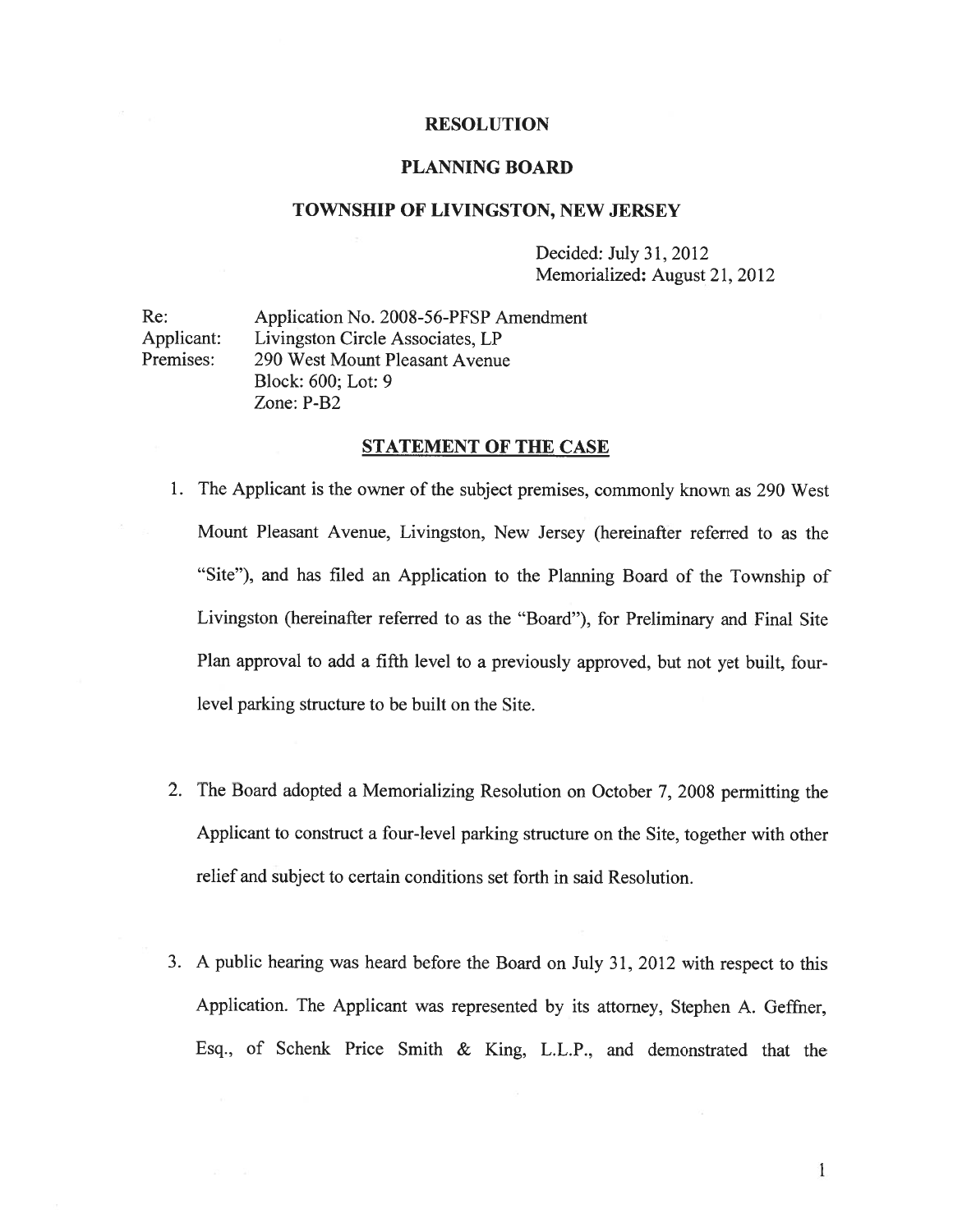Application was in compliance with all statutory requirements and that there were no taxes due or delinquent with respec<sup>t</sup> to the Site.

- 4. At the outset of the hearing, the Applicant moved to amend its Application to also reques<sup>t</sup> approval for the installation of up to six additional emergency generators as shown on the Site Plan amended through July 16, 2012. Applicant provided proof that notice of this hearing and availability of the plans for public inspection 10 days prior to the hearing was published in the West Essex Tribune on July 12, 2012. The Board determined by <sup>a</sup> vote of 7 to 1 (only Member Kalishman voting in the negative) that said amendment would not constitute <sup>a</sup> substantially different reques<sup>t</sup> and no additional notice or publication was required since one approved 1,500 kW emergency generator is already on the Site, the proposed additions are shown on the Site Plan, and no variances were required with respec<sup>t</sup> to said amendment to the Application.
- 5. A separate Application that had been made by the Applicant for Minor Subdivision approval of the proposed additional generators had been scheduled for hearing before the Minor Subdivision Committee. It was withdrawn in view of the amendment made by the Applicant to include said reques<sup>t</sup> for approval in this Major Site Plan Application.

### FINDINGS OF FACT

1. The Applicant presented the testimony of the following witnesses on its behalf: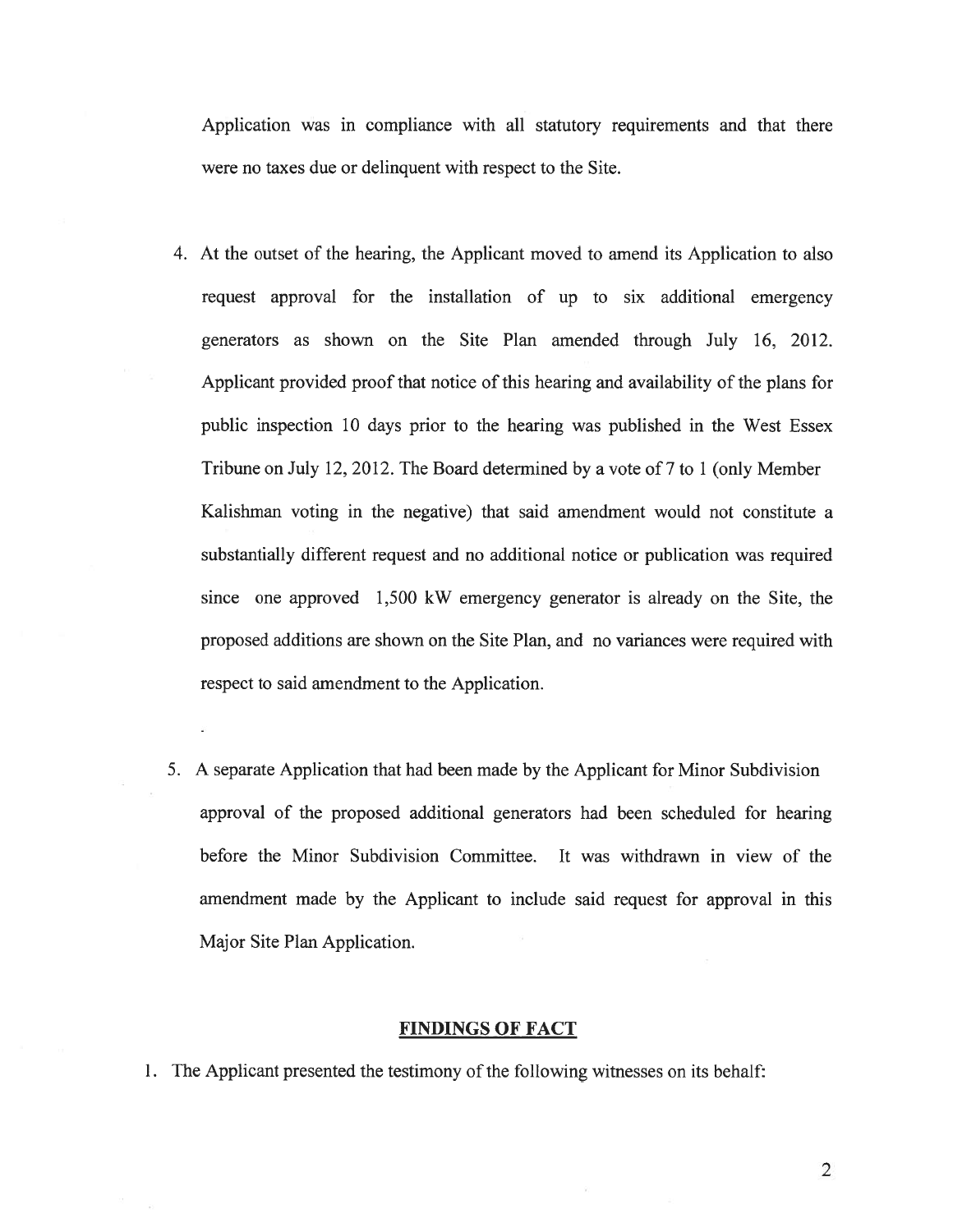- A: Peter Schofel, <sup>a</sup> principal of the Applicant partnership;
- B: Michael Lanzafama, <sup>a</sup> principal in the firm of Casey & Keller, admitted as an exper<sup>t</sup> in engineering;
- C: Matthew T. Murello, of the firm Lewis S. Goodfriend & Associates, admitted as an exper<sup>t</sup> in acoustic engineering;
- D: Lance Blake, of the firm Rotwein and Blake, <sup>a</sup> licensed architect admitted as an expert;
- E: Karl Pehnke, of the firm Langan Engineering and Environmental Services, admitted as an exper<sup>t</sup> in traffic engineering.
- 2. The Applicant is the owner of the Site, which consists of approximately 33.765 acres on which is located an existing three-story office building that has <sup>a</sup> current occupancy rate of approximately 46%. The primary current tenant is Verizon, which maintains <sup>a</sup> high density employee population that generates greater parking need than does usual office use. Verizon has expressed interest in leasing more space, but would require more parking than is currently allocated to it. To accommodate that need, and still meet the requirements of other tenants, the Applicant now requests approval for adding <sup>a</sup> fifth level to the not ye<sup>t</sup> built parking structure so as to provide an additional 127 parking spaces.
- 3. The Applicant also requests permission to install up to six additional emergency generators supplementing an already permitted and installed 1,500 kW generator. The generators would be utilized only during power outages and would provide service to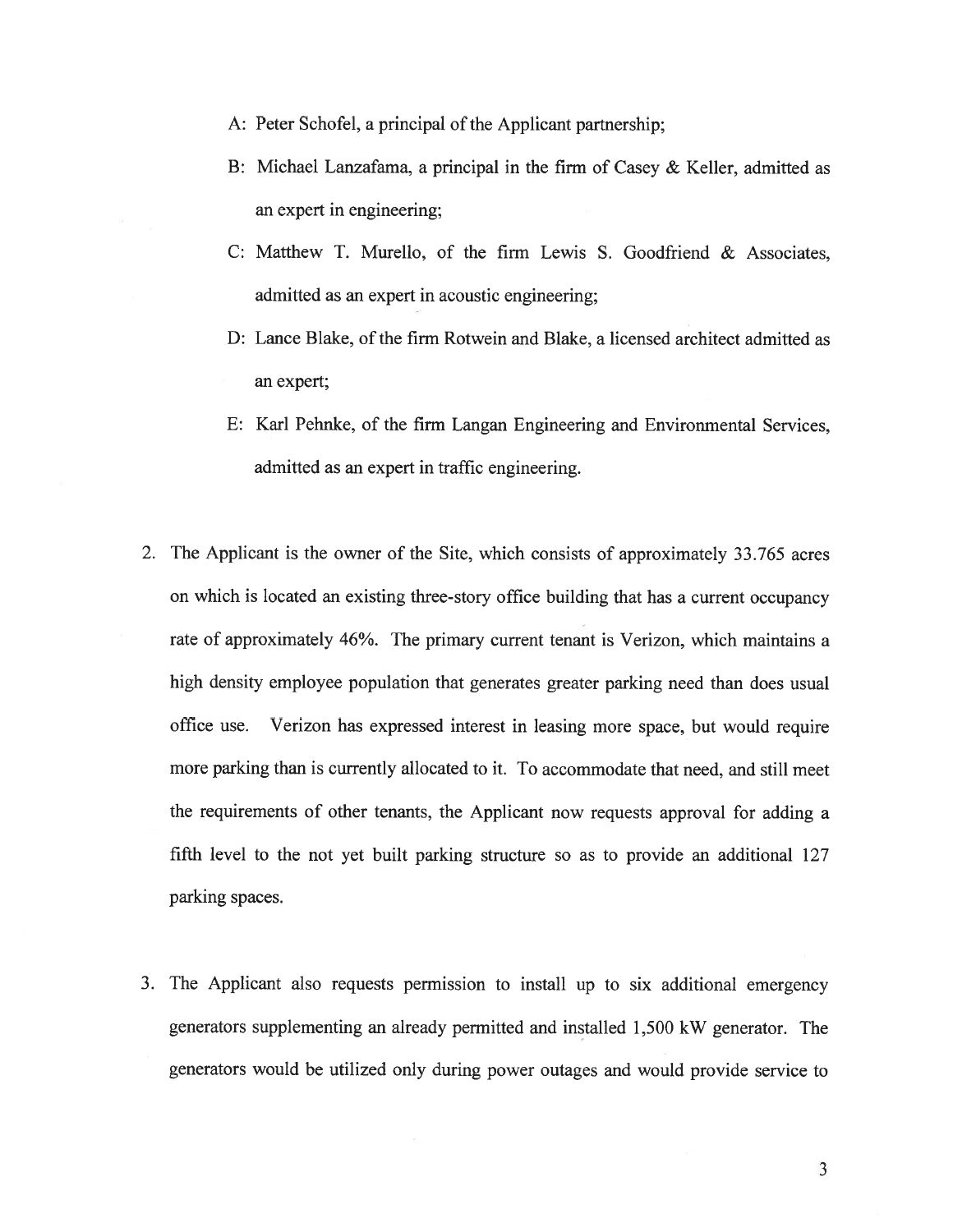tenants during such periods. The six additional generators, which would be of varying sizes and capacities, would provide <sup>a</sup> maximum aggregate of 2,600 additional kilowatt output. The sizes of the additional units would be based on the needs of presen<sup>t</sup> and future tenants. The units would be installed only as tenant needs are determined. The proposed generators would be installed on their own separate concrete pads in an area to the east of the parking fields, with all of the installations enclosed by <sup>a</sup> chain link fence that would have gates at both ends. An approximately 4-foot high planter would be installed between the parking area and the area of the emergency generators. Twenty-two arborvitae, 8 to 10 feet in height, would be in the planters.

4. Each generator would have its own manufacturer-provided acoustically rated enclosure. Sound levels generated by the units would range from 56 to 58 dB(A) at the closest residential property line. NJDEP sets <sup>a</sup> sound level limit at that line of 65 dB(A). NJDEP regulations exemp<sup>t</sup> emergency generators from the sound limits when operating during emergency situations. The topography of the Site provides additional sound buffering because of the sloping upward grade to the nearest residences. On the easterly side, and at both ends, of the generator area the Applicant will construct <sup>a</sup> retaining wall with varying heights to <sup>a</sup> maximum of 9 feet as it follows the contour of the Site. A 6-foot high chain link fence with green slats will be installed at the top of the retaining wall. Evergreen trees and additional plantings will screen that wall and the fence. The additional generators would be installed on an as needed basis. The entire pad area, its enclosure and landscaping would be constructed when the first new generator and its pad are installed. The Applicant agreed to provide actual sound test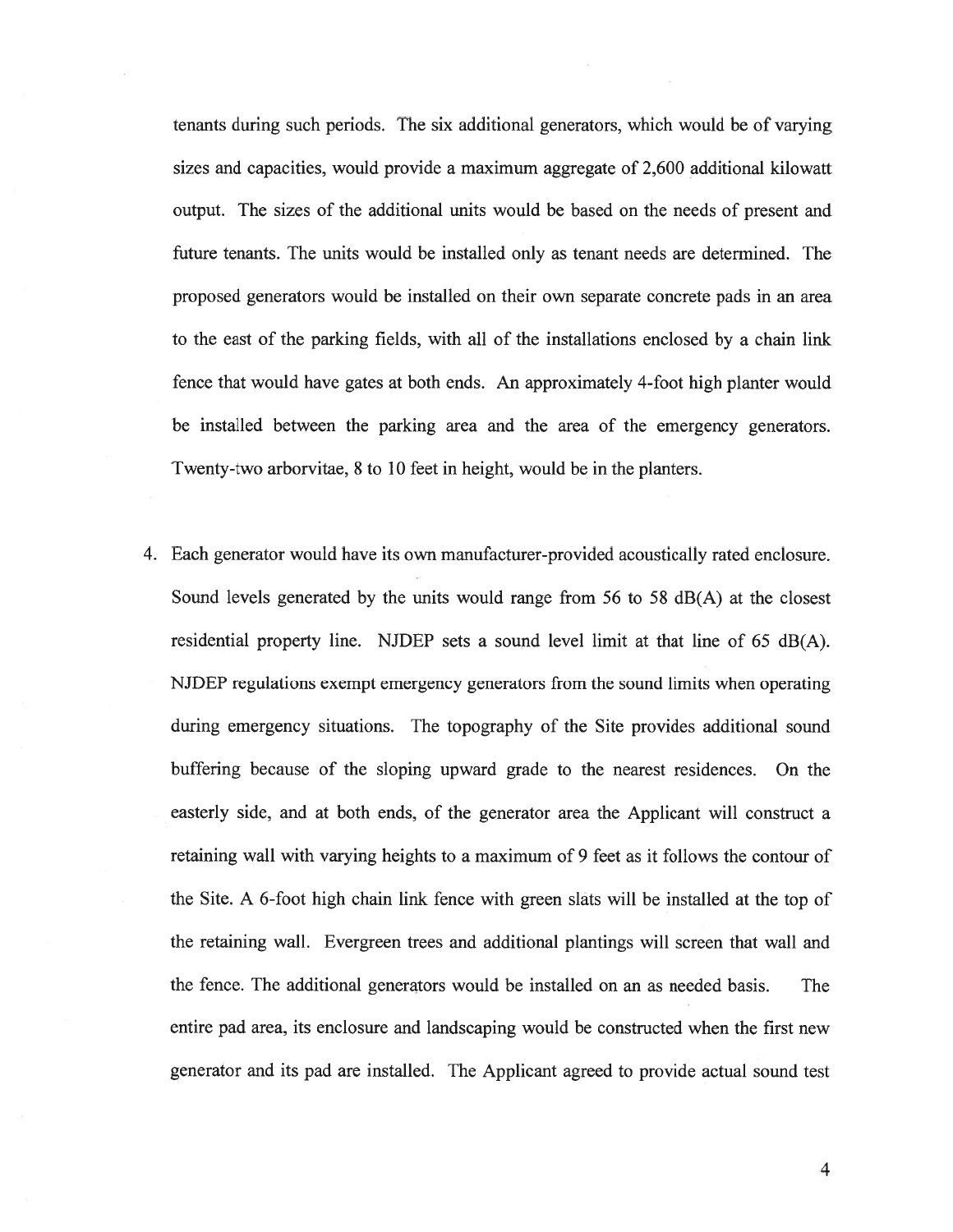results for each additional unit, promptly after is installed, to the Township Engineer to confirm that levels testified to at the hearing are not exceeded. All testing will be limited to daylight hours and to one generator at <sup>a</sup> time. Testing is anticipated to be done at least once per month or as otherwise recommended by the manufacturer. Manufacturer's specifications, recommended testing schedule, and Applicant's intended testing schedule for <sup>a</sup> generator will be provided to the Township Engineer, for approval before the generator is installed.

- 5. The propose<sup>d</sup> fifth level of the parking structure would increase the overall height by 10-feet 8-inches. The structure would still be within Township Code height limits. The fifth level would accommodate 127 additional parking spaces; bringing the total on-site parking to 1,899 spaces. Twelve handicap spaces would be in the parking structure and 20 in the surface parking areas.
- 6. There is no propose<sup>d</sup> change to the footprint or location of the parking structure as previously approve<sup>d</sup> by the Board. Substantial existing and propose<sup>d</sup> new tree <sup>p</sup>lantings would provide <sup>a</sup> buffer to restrict visibility of the parking structure from the nearest residential properties on Beaufort Avenue; although there would be more visibility during winter periods when deciduous trees have lost their foliage. To minimize that circumstance, the Applicant agreed to <sup>p</sup>lant additional evergreen trees. The highest point of the proposed five-level structure would have an elevation of 248.25 feet above sea level; which is less than the 251.74 feet highest elevation of the existing office building. Lighting would be the same type as previously propose<sup>d</sup> and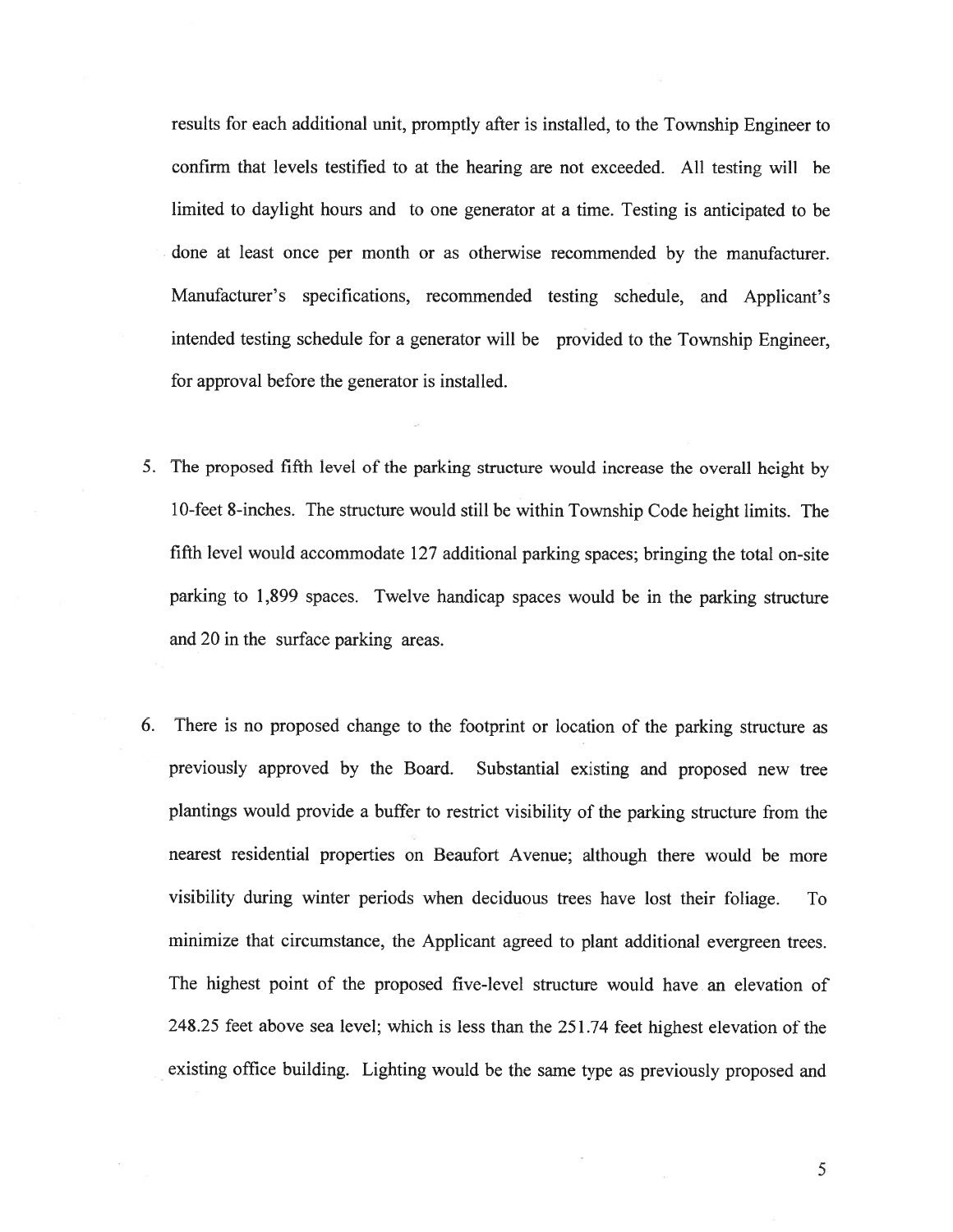approved, and would cause no spillover from the top level because of the parape<sup>t</sup> wall that surrounds the open parking area on this top level, the low positioning of the lights, and their orientation and shielding. The exterior of the parking structure would remain the same as previously presented to the Board.

7. The additional parking spaces provided on the fifth level would result in approximately 50 more traffic trip generations to and from Beaufort Avenue and Eisenhower Highway during peak hours. This would be easily accommodated by those roadways and would not have any detrimental affect on traffic in the area. On-site circulation will operate safely and efficiently, and would not be appreciably different than with the previously approved four-level structure. Pedestrian crossings will be marked for pedestrian safety as previously provided for in the prior approval by the Board.

8. Upon completion of the improvements proposed by this Application there would be <sup>a</sup> net additional 580 square feet of impervious surface; an insignificant increase in respec<sup>t</sup> of what is permitted.

8. No members of the public appeared either in support of or opposition to the Application.

#### **CONCLUSIONS**

The Board, having duly considered the testimony and other evidence presented, concludes that the Application for amended Preliminary and Final Site Plan approval, as was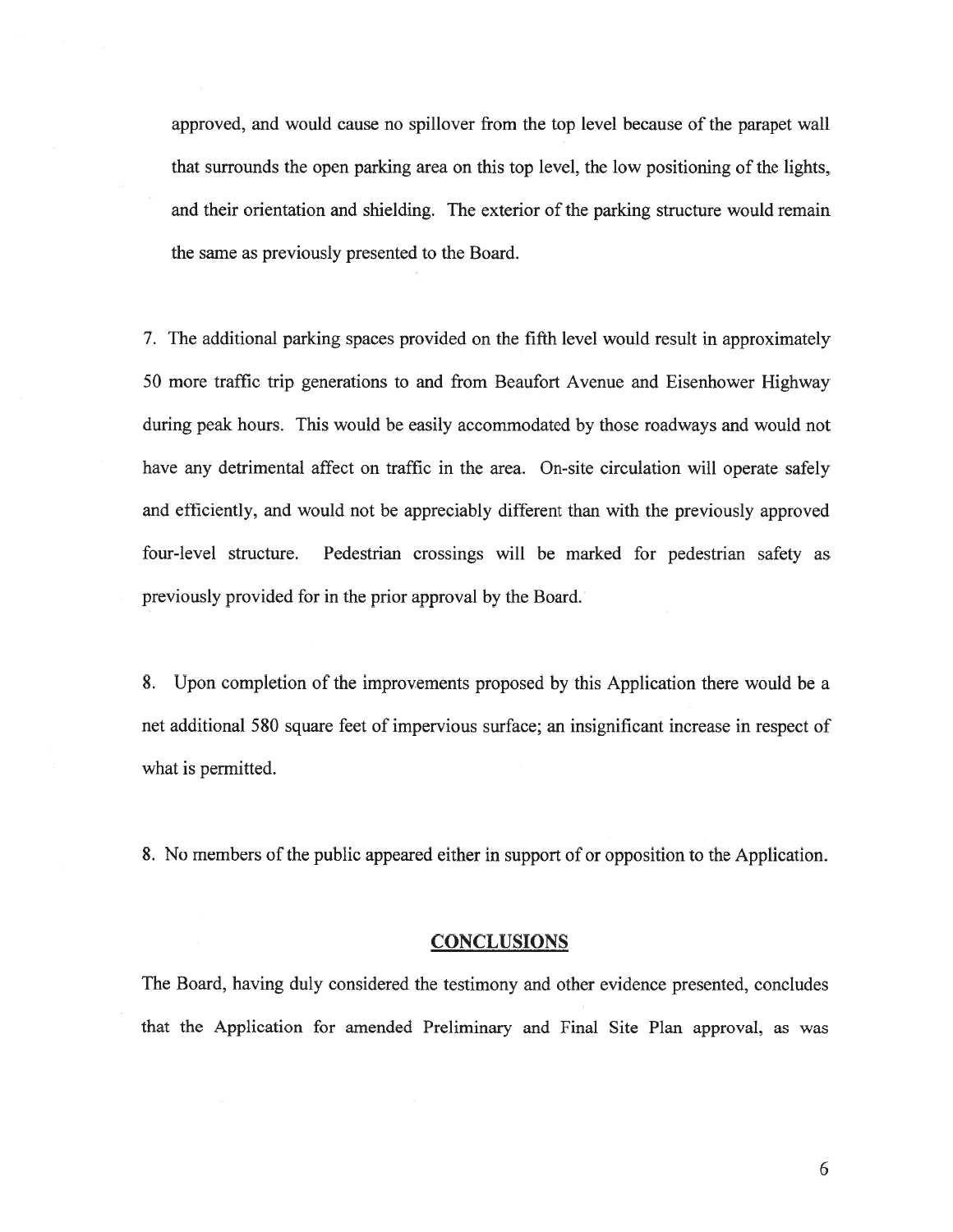amended in the course of the hearing, is hereby approved subject to the following conditions:

- 1. The Board finds that the Application complies with the requirements of the Township Code and New Jersey Municipal Land Use Law. The Applicant has met its burden of proof with respec<sup>t</sup> to the Application.
- 2. The reques<sup>t</sup> by the Applicant for waivers of the Site Plan checklists requirements is granted.
- 3. The approval is subject to the following conditions agreed to by the Applicant on the record:

A. All conditions of approval contained in the Board's Resolution memorialized on October 7, 2008 remain in full force and effect unless expressly superseded by this Resolution.

B: Prior to the issuance of any construction permit in respect of any additional emergency generator, the Applicant shall submit to the Township Engineer: the manufacturer's specifications for the generator and its enclosure; projected sound levels at the property line of the nearest residence in the easterly and northerly directions; the Applicant's testing schedule for such generator; and the certification of an acoustical exper<sup>t</sup> acceptable to the Township Engineer that such sound level will not exceed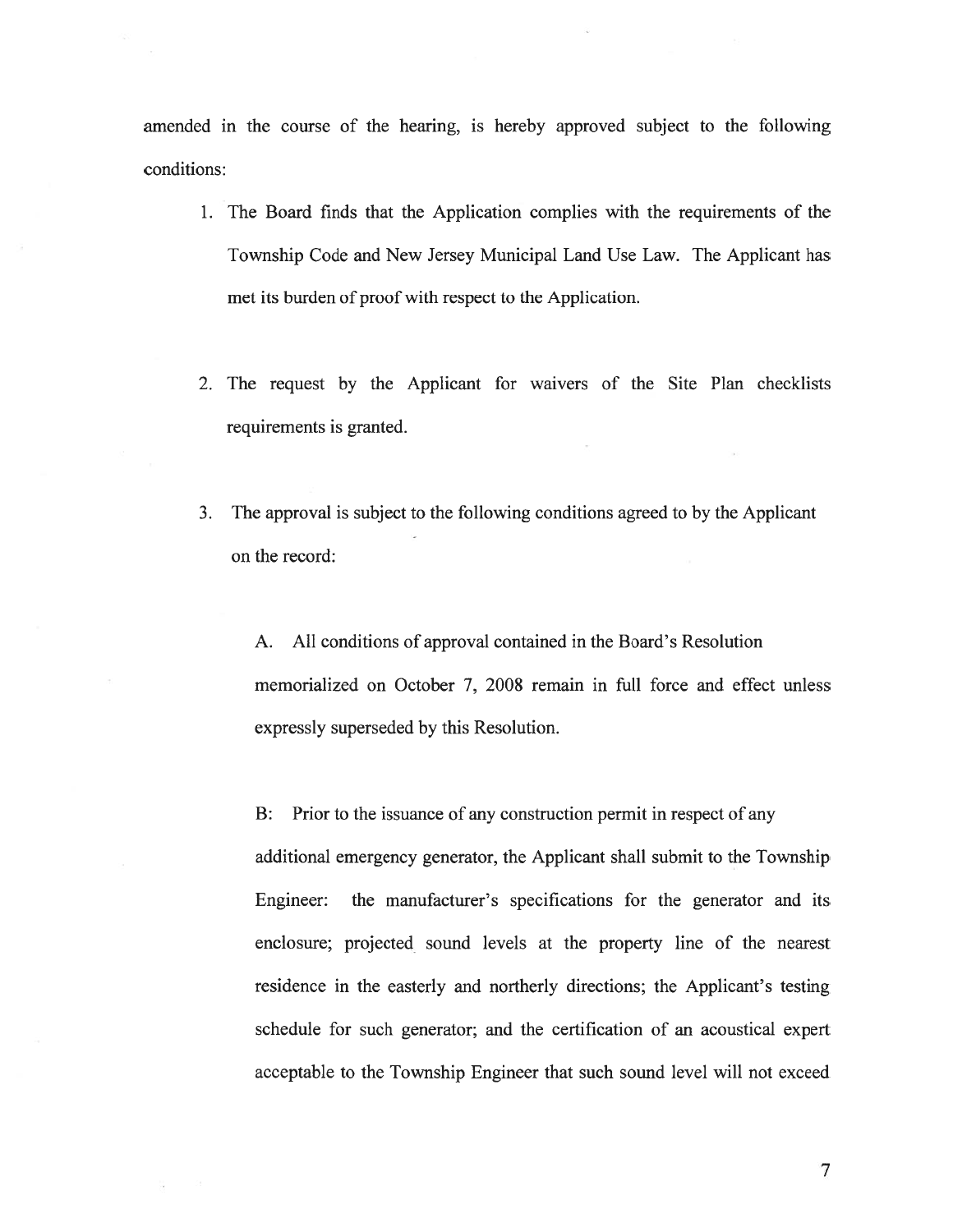58 dB(A) at the Site's boundary with the nearest residence property. The testing schedule shall be subject to approval by the Township Engineer.

C: Promptly upon installation any new generator, the Applicant shall provide to the Township Engineer the certification, by an acoustical exper<sup>t</sup> acceptable to the Township Engineer, of the actual sound level of the generator at the pad and at the property line of the nearest residence in an easterly or northerly direction. If that testing, or any subsequent testing, of an emergency generator shows that the sound level limits established by this Resolution are exceeded, the Applicant shall immediately notify the Township Engineer and there shall be no further operation of the generator (other than as permitted under the N.J.A.C. in an emergency) until all deficiencies have been remedied.

D. All testing of generators, including the testing of the previously approved 1,500 kW generator, shall be performed during daylight hours with no more than one generator tested at any time.

E: The aggregate total kilowatt output of the up to six additional generators shall not exceed 2,600 kilowatts.

F: The Applicant shall comply with the requirements of the Township Engineer's reports of June 12, 2012 (excluding items 5  $\&$  6) and July 23, 2012, and shall reply in writing to the latter report.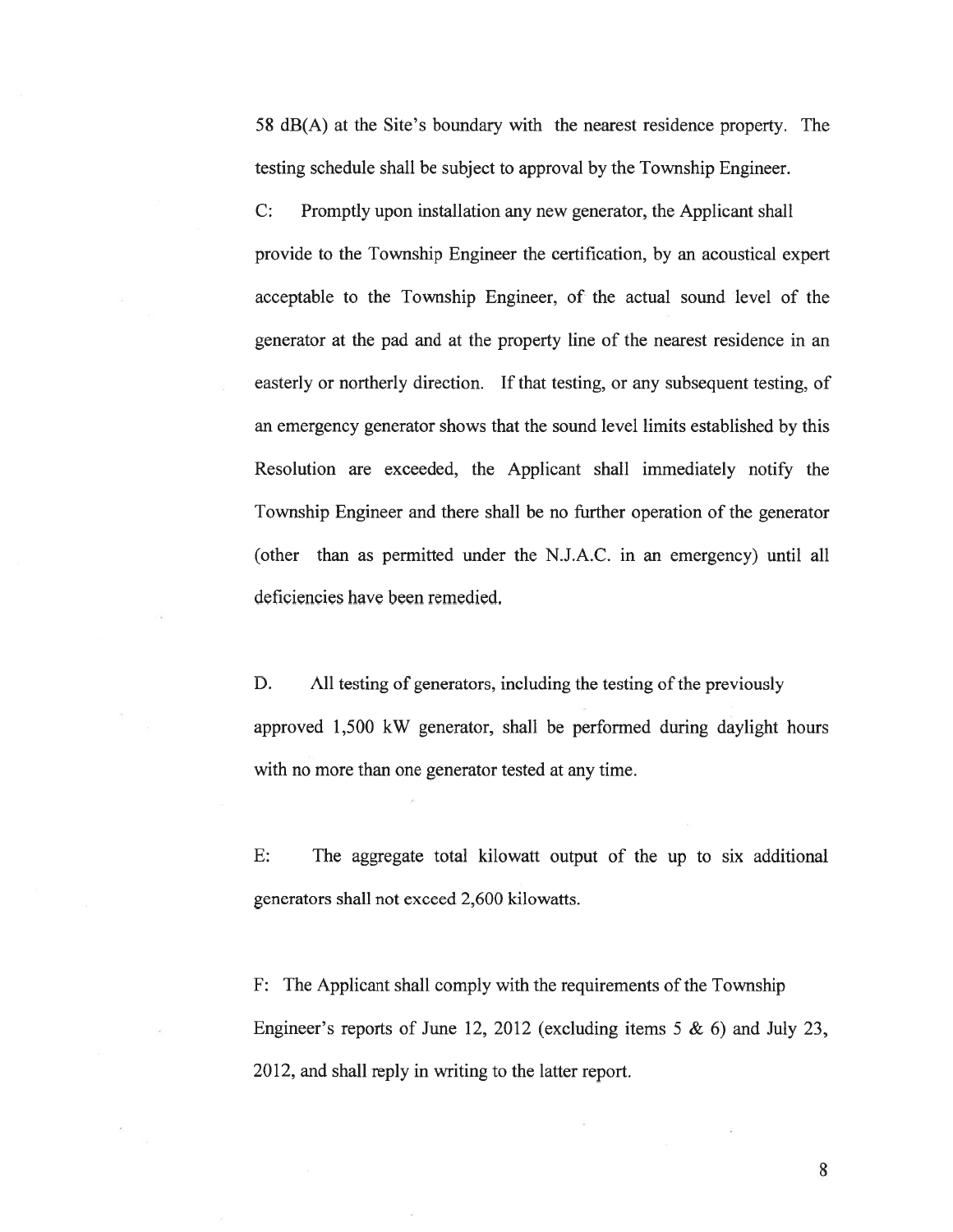G. The Board's Model Conditions of Approval, as amended through November13, 2007 and incorporated in the Memorializing Resolution of October 7, 2008 are hereby superseded by the Model Conditions of Approval as amended through December 20, 2011 attached hereto and hereby incorporated herein with the exception of Model Conditions numbered 1,4, 5, 7, and 16.

H. In addition to continuing conditions established in the Board's previous Memorializing Resolution, Conditions B, C, D and E above are continuing conditions.

NOW THEREFORE, for the reasons set forth herein and as stated on the record by the Members of the Planning Board of the Township of Livingston, it is resolved that Preliminary and Final Site Plan approval be and hereby are granted subject to the terms and Conditions set forth herein.

This Resolution is <sup>a</sup> memorialization of the decision of the Livingston Planning Board made on July 31, 2012, wherein Board Members Anthony, Kalishman, Kimmel, Klein, Meade, Ratner, Rieber, and Alternate No. 2 Wishnew (in place and stead of Member Dinar) voted in accordance with the action memorialized herein; they being all of the Members then presen<sup>t</sup> and qualified to vote.

eter M. Klein, Chairman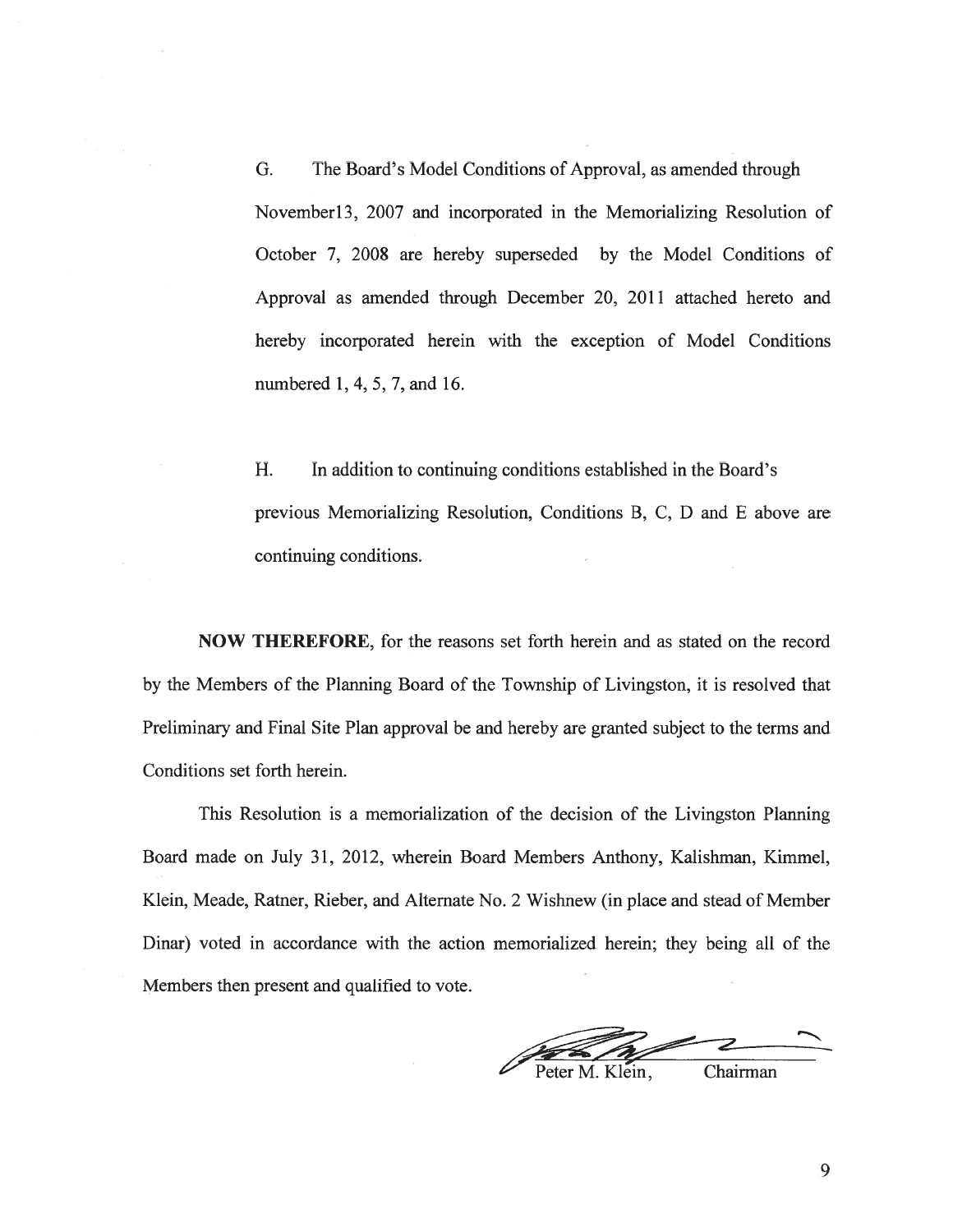I hereby certify this to be <sup>a</sup> true and accurate copy of the Resolution adopted by the Planning Board of the Township of Livingston on August 21, 2012 memorializing the decision of the Planning Board made on July 31, 2012.

Jackie Coombs-Hollis, Secretary

## PLANNING BOARD, TOWNSHIP OF LIVINGSTON

Model Conditions of Approval (As Amended through December 20, 2011)

Every application turns on its own facts and is judged on its own merits. Listed below are models of conditions which may be considered "standard". A standard can be tailored to specific circumstances, and may not always apply. Other or additional conditions may be tailored for any application.

## 1. Architecture

- a. Rooftop ancillary structures and equipment (other than alternative small energy systems and communications equipment) shall be screened by material compatible with the exterior finish of the building and matching the exterior color of the building as closely as possible.
- b. Enclosures of trash bins, recycling bins or dumpsters shall be of the same type of materials and the same color as the exterior finish of the building.

#### 2. Blasting

In the event that blasting be necessary on the Site, the following conditions shall apply in addition to all requirements of federal law or regulations:

a. All blasting operations shall be performed in strict compliance with N.J.S.A. 21:1A-128 *et seq.* and N.J.A.C. 12:190-1.1 *et seq.*, or superseding requirements.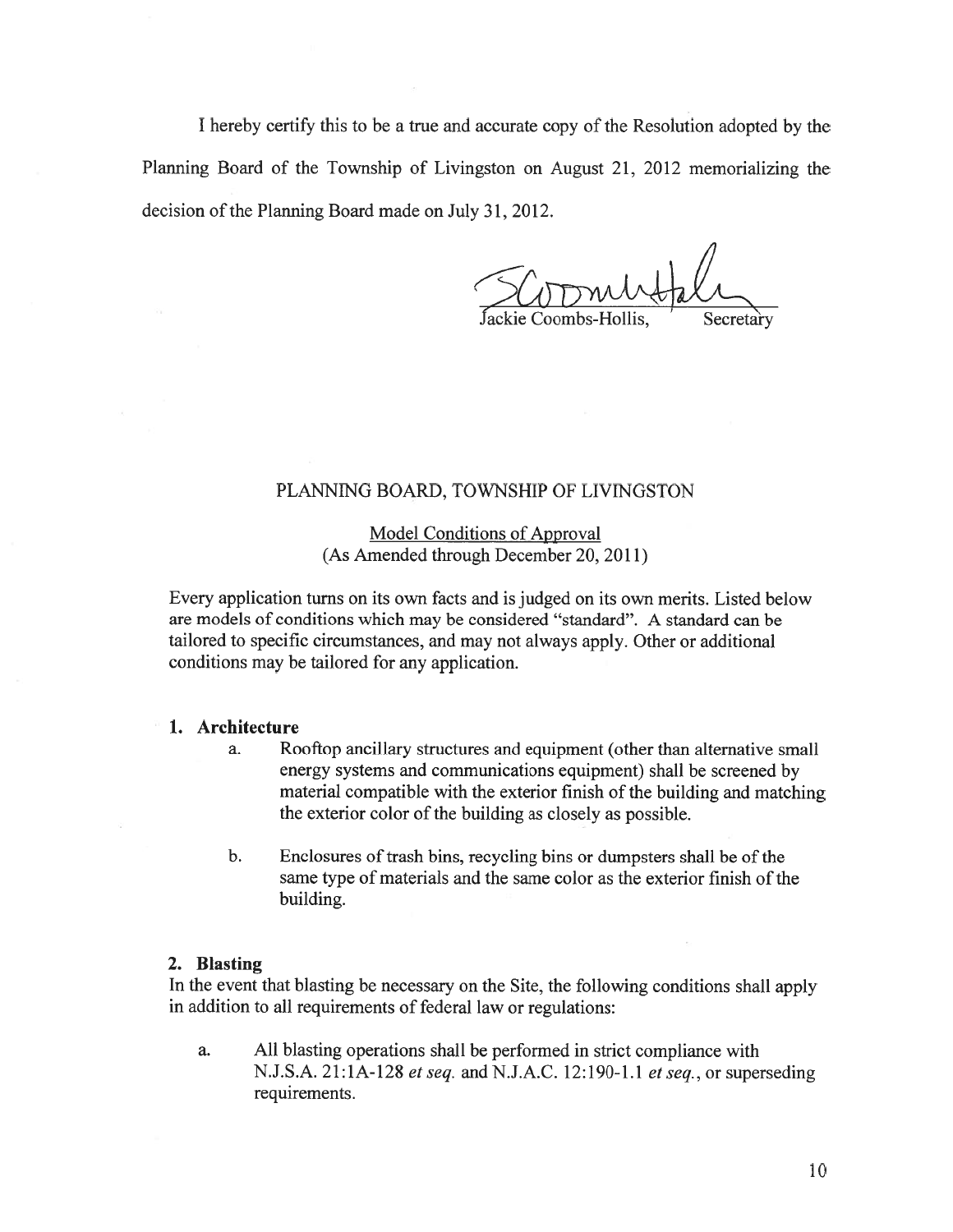- b. A pre-blast inspection of all structures on all properties adjacent to the Site or within 200 feet of the intended blasting location (whichever is the greater distance) shall be conducted at Applicant's expense. It shall be conducted no more than 60, nor less than 30, days before blasting commences. A written repor<sup>t</sup> of the inspection results shall be provided to the owner of each structure inspected within 10 days after completion of the inspection.
- c. Blasting shall occur only between 10:00 a.m. and 3:00 p.m. on Monday through Friday. Blasting during other hours may be permitted, temporarily, by the Township Engineer upon his finding that <sup>a</sup> condition constituting an emergency exists and necessitates such permission.
- d. Applicant shall coordinate all blasting with the Livingston Police and Fire Departments. If traffic control is required, it shall be provided at Applicant's expense.
- e. Applicant shall give the Township Engineer, the Chief of Police, the Fire Chief, and all owners of structures required to be inspected under "b" above, written notice of scheduled blasting operations to be received not less than 20 days, nor more than 40 days, prior to their commencement. If scheduled blasting operations are delayed or suspended they shall not be resumed until new notice has been given and received. All notices shall include the name and telephone number of Applicant's representative for purposes of receiving and responding to questions and comments.
- f. These conditions do not supersede any requirements of law or regulation that are more strict or restrictive.

### 3. Cleanliness During Demolition or Construction

- a. At the close of each work day the Site shall be thoroughly cleaned and all trash and construction debris, including that within buildings under construction, shall be placed in covered dumpsters. Dumpsters shall be removed from the Site, and replaced, before they overflow.
- b. Not less often than weekly, and whenever else required by the Construction Official or the Township Engineer, the public streets adjacent to the Site shall be manually or mechanically broom swep<sup>t</sup> to remove dirt, mud or debris originating from the Site and located within 500 feet of the Site.
- c. Dust suppression methods acceptable to the Construction Official and the Township Engineer shall be utilized on the Site.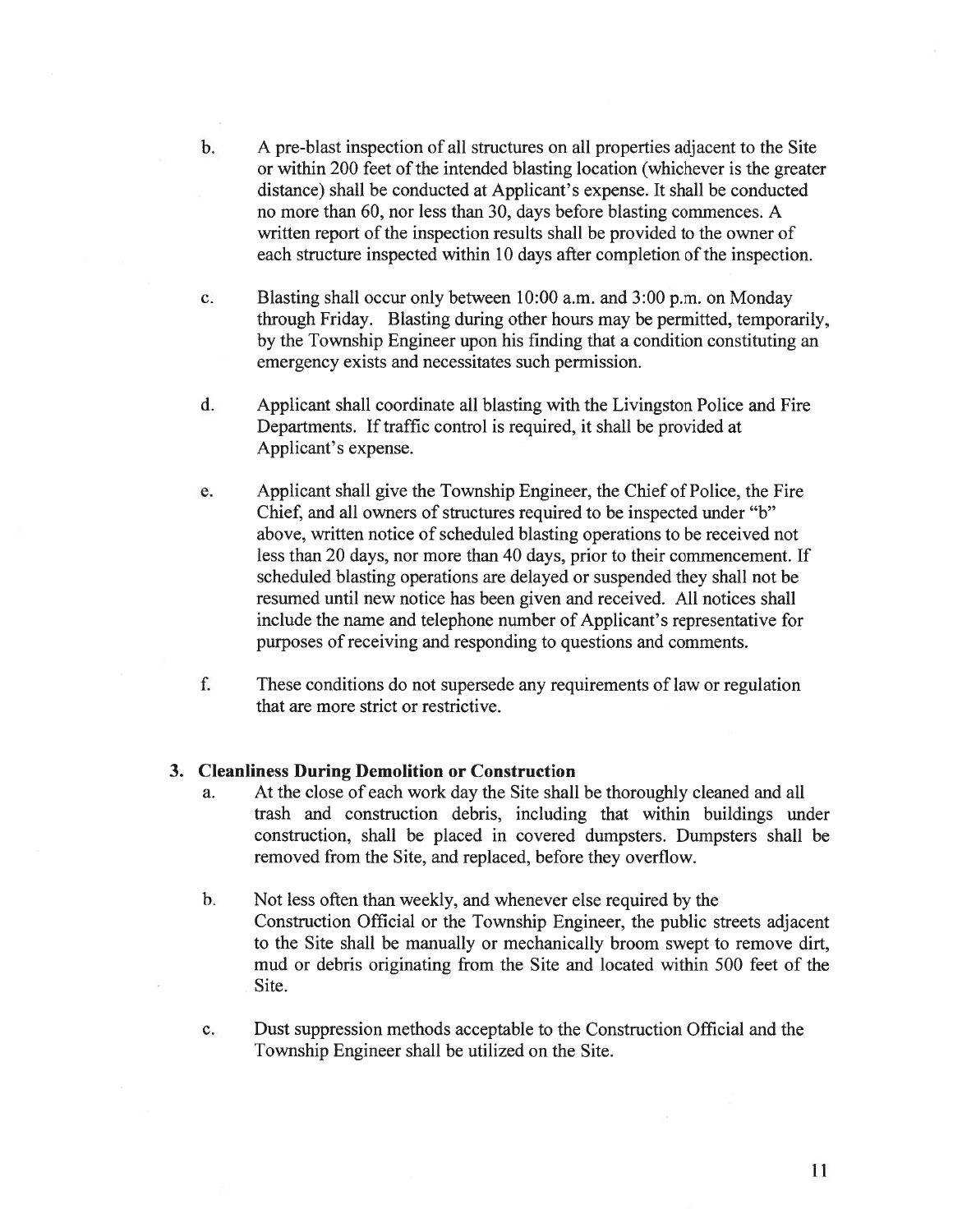## 4. Deeds & Easements

- a. All conditions of approval that are continuing conditions shall be set forth within all deeds executed with regard to the Site.
- b. All deeds, easements, dedications or restrictions required by this approval shall be subject to review and approval by the Board Attorney prior to signing and shall be filed for recordation after such approval. The Applicant shall submit proof of such recordation to the Board Secretary, the Township Engineer and the Construction Official prior to the issuance of any permits.

## 5. Detention Basins

- a. Stormwater managemen<sup>t</sup> basins shall be established on lots created for that purpose only. No structures that are not an approved par<sup>t</sup> of the stormwater managemen<sup>t</sup> system shall be erected on any such lot. Such basins, together with their required landscaping and fencing, shall be completed, and shall have been inspected and approved by the Township Engineer, prior to issuance of the first Certificate of Occupancy.
- b. If the approval of the Application calls for title to such a lot to be transferred to the Township; at such time as the Township accepts any new streets or roads on the Site, title to the lot shall be conveyed to the Township provided that the Township Engineer is then satisfied that the basin has been constructed in full compliance with all applicable requirements. The deed conveying such title shall be subject to prior approval by both the Board Attorney and the Township Attorney.
- c. A maintenance plan meeting the requirements of the Residential Site Improvement Standards or the Township's Stormwater Control Ordinance, or both, as applicable, shall be prepared by Applicant and shall have received the approval of the Township Engineer prior to issuance of any construction permit. Any future revisions to the maintenance plan shall not become effective until the Township Engineer's approval shall have been obtained.
- d. Unless maintenance of the basin is assumed by the Township or a public agency as its direct responsibility, (1) the maintenance plan and any future revisions of it shall be recorded upon the deed of record for the property in terms approved in advance by both the Board Attorney and the Township Attorney; and, (2) the Applicant shall provide <sup>a</sup> performance bond for such maintenance, including landscaping and cleanliness.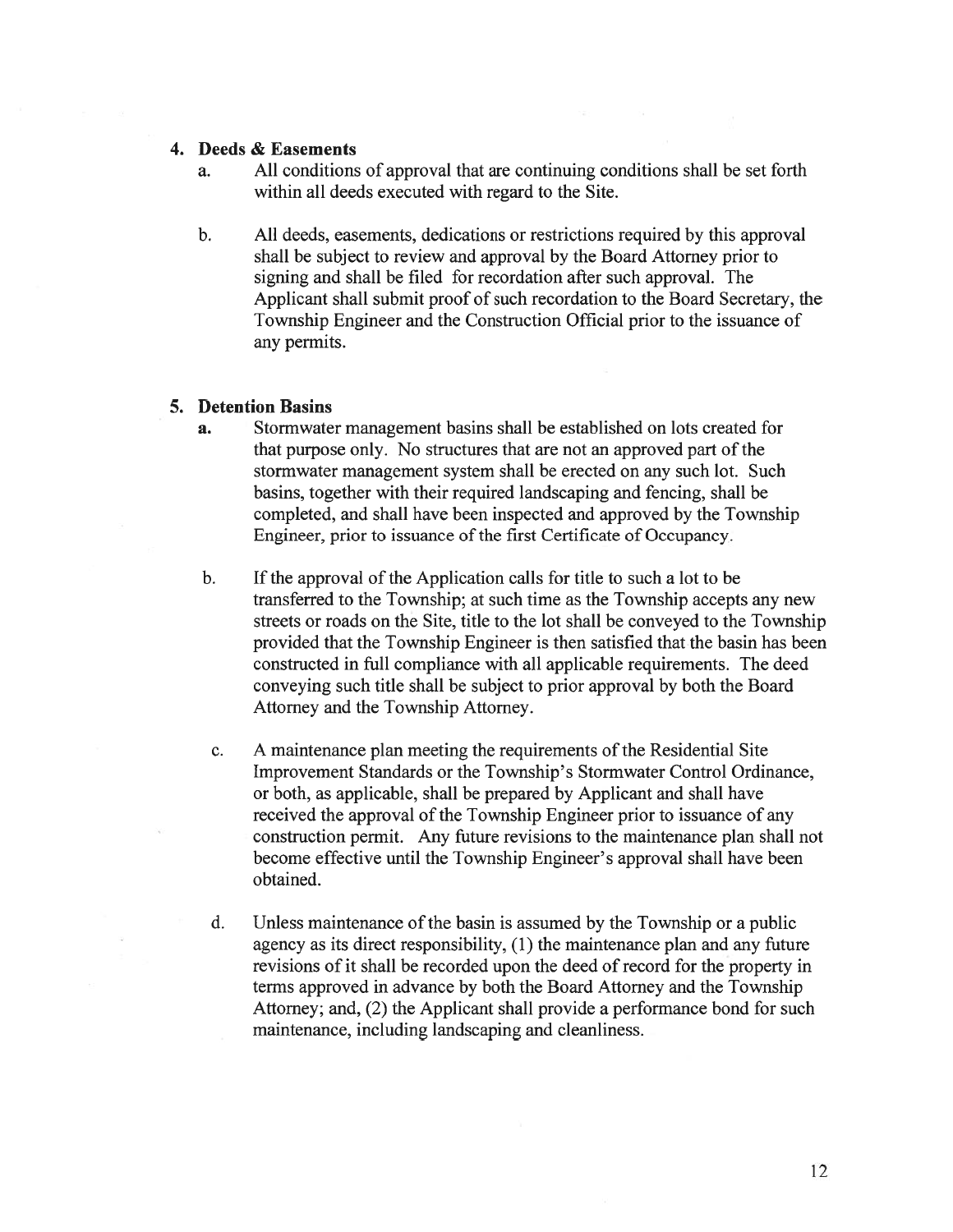#### 6. Final Plans

Prior to the issuance of any Township permit for demolition of any structure, preparation of the Site, or construction of any improvement:

- a. The full text of all of the conditions of this approval, and all plan changes agreed to in the course of the hearing, shall be set out on final plans submitted to the Construction Official, the Township Engineer and the Board Secretary; and
- b. Such final plans shall have been reviewed by the Board Secretary or the Board's Planning Consultant for determination of whether the plans conform to the Board's approvals and shall then have been signed by the Board Chairman, the Board Secretary and the Township Engineer.

#### 7. Flood Hazards

- a. Insert on the final site plan and/or subdivision map <sup>a</sup> metes and bounds description of all flood hazard areas located on the Site.
- b. Insert in all deeds for individual lots that contain or are adjacent to flood hazard areas, and on the preliminary and final subdivision maps or plats, the following covenant: "The lands designated herein contain flood hazard areas. There shall be no disturbance of any kind as to any flood hazard area unless permitted by N.J.D.E.P. pursuan<sup>t</sup> to the Flood Hazard Control Act, N.J.S.A. 58:16A-50 et. seq. or superseding requirements."

#### 8. Guarantees and Bonds

- a. The approval of this Application is subject to the posting, with terms acceptable to the Township Engineer, of any and all required performance guarantees, bonds, soil erosion and sediment control approvals, and any other requirements of Township ordinances prior to the issuance of any permits for commencement of site preparation or construction.
- b. This approval is also conditioned upon the Applicant's providing, prior to issuance of the first Certificate of Occupancy, a performance guarantee acceptable to the Township Engineer for any aspects of the approved landscaping or fencing that has not been completed by the time of issuance of such certificate.

#### 9. Landscaping & Environmental Protection

a. All deciduous trees planted shall have <sup>a</sup> caliper of not less than 2.5 inches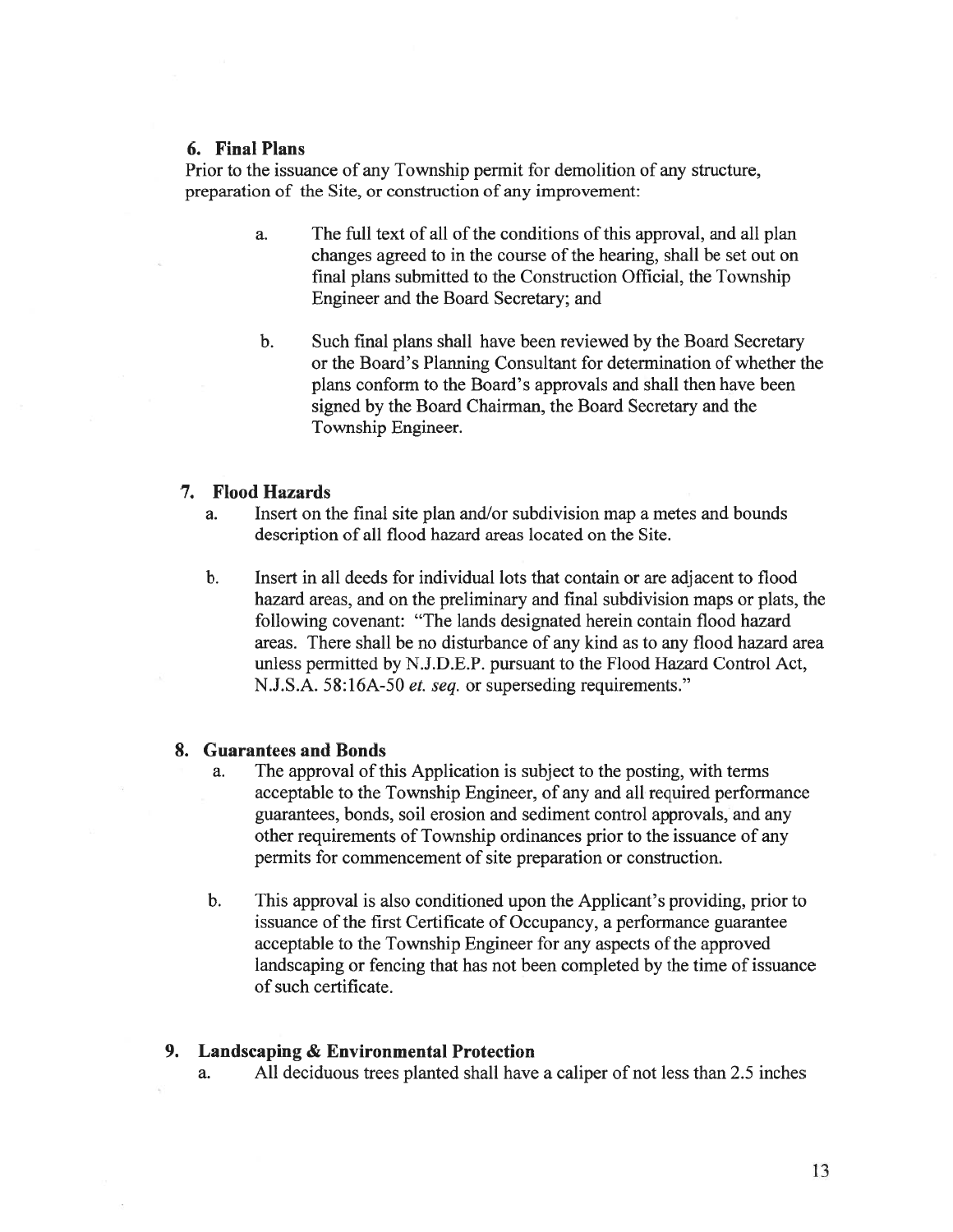measured at <sup>a</sup> height of 4.5 feet above ground level. All evergreen trees planted shall have <sup>a</sup> height of 6.0 to 8.0 feet.

- b. Street shade trees shall be <sup>p</sup>lanted as required by Township Code § 170-72 and shall not be included in the calculation of Replacement Trees required by the Trees Ordinance.
- c. Any tree or other planting installed in accordance with the plans which dies shall be replaced, within the current or next planting season, in kind and at the same size as it had reached at the time of death; excep<sup>t</sup> that if it died more than three years after planting its replacement need not be larger than the size it had reached three years after planting. The same replacement requirements shall apply to any tree or other planting installed in accordance with the plans if subsequently removed because of damage or disease.
- d. No tree existing on the Site at the time of filing of the application shall be removed unless removal is approved under the Trees Ordinance or by this Board. Every existing tree to be preserved shall be tagged and shall be shown on the Site Plan or Subdivision Plan. During site preparation and during construction, each such tree shall be protected by snow fencing or <sup>a</sup> more substantial means approved by the Construction Official. No soils, excavated materials, or any construction equipment or building materials, shall be stored or operated within <sup>a</sup> root protection zone that shall be the greater distance of (i) the crown drip line, or (ii) <sup>a</sup> distance equal to caliper multiplied by one (1) foot, (but never less than eight (8) feet from the trunk of <sup>a</sup> tree to be preserved), or anywhere else where such soil or materials can adversely affect the health of trees to be preserved. All work done within the root protection zone shall be accomplished with hand tools.
- e. The grade of land located within the root protection zone shall not be raised or lowered more than three (3) inches unless compensated for by welling or retaining wall methods; but in no event shall welling or retaining walls be installed less than eight (8) feet from the trunk of <sup>a</sup> tree.
- f. During site preparation or construction, no fuel storage, and no refueling, maintenance, repair or wash down of construction vehicles or equipment, shall occur within fifty (50) feet of any tree to be preserved.
- g. Any provision of the Trees Ordinance, Chapter 306 of the Code of the Township of Livingston, that establishes <sup>a</sup> conflicting standard or requirement shall control.
- h. No mulch shall be placed, or allowed to accumulate, within six inches of the trunk of any tree or shrub planted on the Site in compliance with this resolution. Mulch shall not be applied, or allowed to accumulate, elsewhere within the drip line of the tree or shrub to <sup>a</sup> depth in excess of four inches.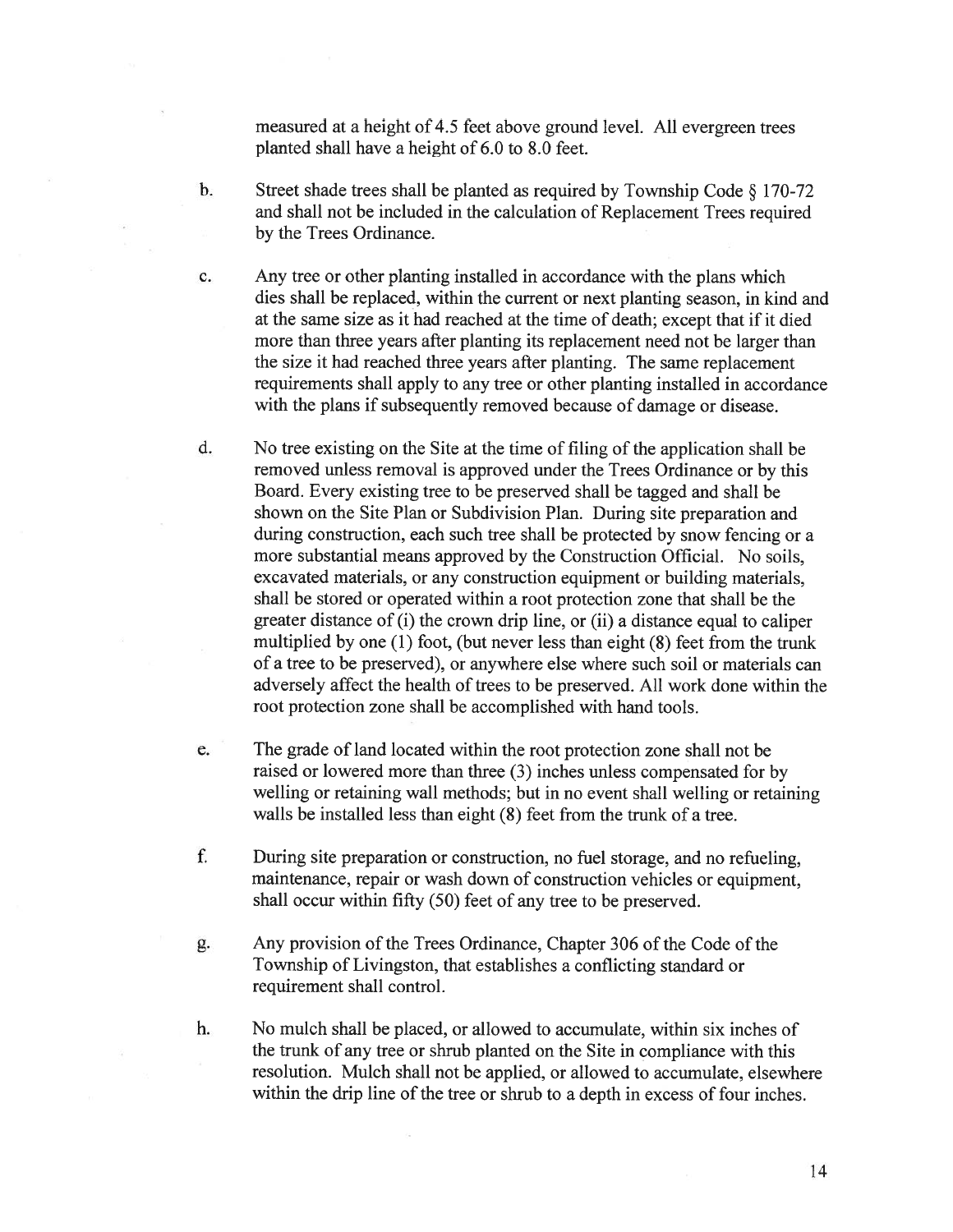#### 10. Noise

- a. No site preparation, demolition or construction activity shall be performed on the Site on Sundays, or before 7:30 a.m. or after 5:00 p.m. on weekdays, or before 9:00 a.m. or after 5:00 p.m. on Saturdays or federal holidays.
- b. All vehicles and motorized machinery operated on the Site shall be equipped with properly operating mufflers.
- c. No site preparation, demolition or construction activity (other than authorized blasting) shall produce, at the property line, (i) continuous airborne sound at <sup>a</sup> sound level in excess of 65 dB(A), or which has an octave band sound pressure level in decibels which exceeds the standards provided in 32 N.J.R. 2230 et. seq., or (ii) impulsive sound in air which has <sup>a</sup> peak sound pressure level in excess of 80 decibels, or (iii) impulsive sound in air which repeats more than four times in any hour and has <sup>a</sup> peak sound pressure level in excess of 50 decibels.
- d. Relief from these noise conditions may be permitted, temporarily, by the Township Engineer upon his finding that <sup>a</sup> circumstance constituting an emergency exists and necessitates such permission.

### 11. Other Governmental Approvals

- a. Applicant shall comply with all applicable Federal, State and local laws and regulations and obtain any other governmental approvals required for implementation of this application as approved. If any other governmental agency or authority grants <sup>a</sup> waiver of or variance from any law, rule or regulation, or imposes any condition or requirement, which affects this approval or any of the conditions contained herein, then this Board shall have the right to review such action as it relates to this Board's approval or conditions and to modify, amend or revoke its approval and/or conditions.
- b. No Township permit for demolition of any structure, or preparation of the Site or construction of any improvement shall be issued until proof of reques<sup>t</sup> for such required approvals and any action thereupon, shall have been presented to the Construction Official and the Board Secretary by the Applicant.

### 12. Paving and Sidewalks

- a. Applicant shall install the top course of street paving:
	- $(1)$  For residential development not later than the earlier of three  $(3)$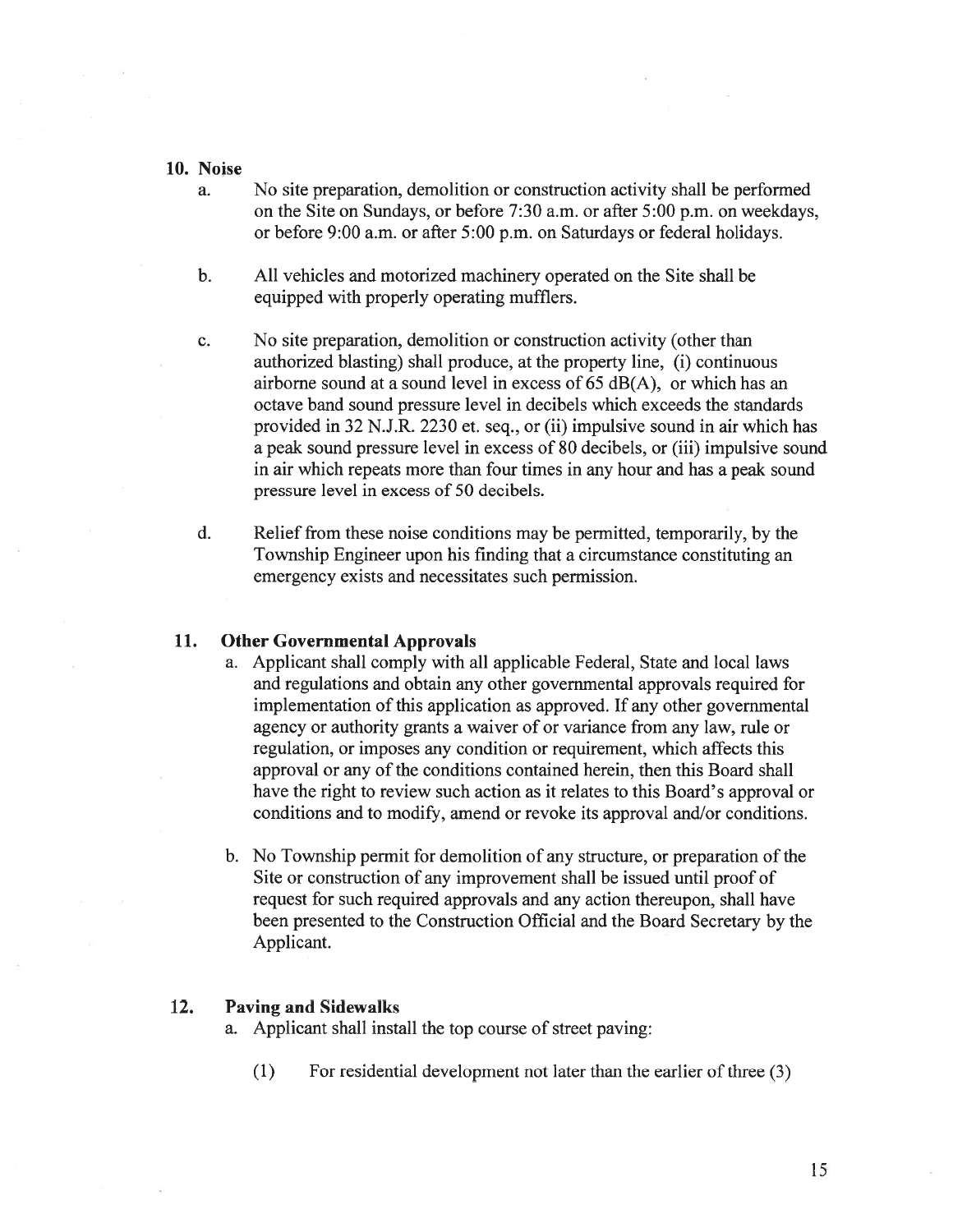years after the issuance of the first Certificate of Occupancy or three (3) months after fifty percen<sup>t</sup> (50%) of residential units have received Certificates of Occupancy.

- (2) For non-residential or mixed-use development, prior to issuance of the first Certificate of Occupancy.
- b. All manholes, catch basins, and driveway curbs shall be ramped until the top course of street paving has been installed.
- c. All sidewalks shall be constructed of concrete or of non-asphalt payers and shall be not less than four feet wide in <sup>a</sup> residence district or five feet wide in the Business Improvement District. Existing sidewalks that do not meet prior Township Code requirements shall be replaced to the standard for the new sidewalks.

## 13. Signs

The Board retains jurisdiction over any and all signs until the final Certificate of Occupancy has been issued.

### 14. Traffic and Parking Safety and Enforcement

- a. At the time of applying for <sup>a</sup> building permit the Applicant shall submit proof of having filed <sup>a</sup> written reques<sup>t</sup> pursuan<sup>t</sup> to, and in accordance with, N.J.S.A. 39:5A-1, requesting that N.J.S.A. 39:1-1 et seq. be made applicable to the roads, streets, driveways, parking areas, etc. within the Site. The Applicant shall provide proof of the governmental action on such reques<sup>t</sup> to the Construction Official prior to issuance of the final Certificate of Occupancy.
- b. Lines of sight established for entrance and exit driveways of the Site shall be shown on the as-built site plans, and no structures, trees or plants that would interfere with such lines of sight shall be permitted at any time.
- c. All traffic and parking provisions in the approved site plans or otherwise required by the Board's resolution shall be accomplished prior to issuance of the first Certificate of Occupancy.
- d. The Applicant shall comply with State law and applicable Township ordinances regarding handicapped parking and shall maintain such spaces and all the traffic and parking signage and markings on the Site in good order and repair.

### 15. Utilities for Site Plans and Major Subdivisions

Applicant shall construct all utilities underground as required by law, and shall